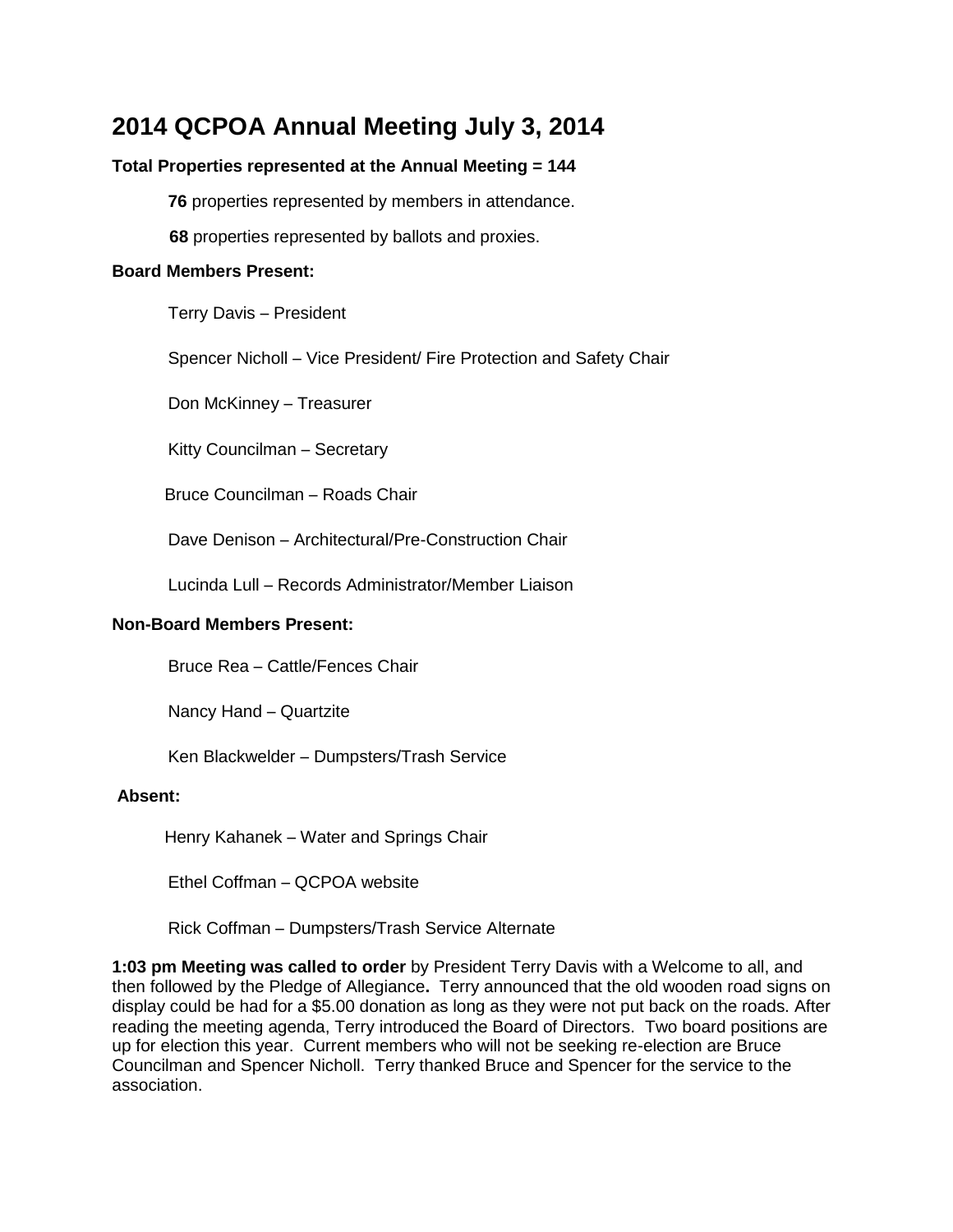#### **Approval of 2013 Minutes: Motion made by Mitch Cheek to accept minutes. Motion seconded by Bruce Councilman. Motion passed by unanimous approval.**

**Fire Safety Report** – **Spencer Nicholl:** Reminded everyone that the Fire Danger is Moderate

at this time but could change. Update on fire mitigation – currently about 121 acres have been completed including North Pond Road, Fossil View, Highline Drive, Grasshopper, and private claims. There is FREE Firewood on Fossil View! For information/updates on grants go online to [www.cowildfire.org](http://www.cowildfire.org/) and click on Grants. The CWPP (Community Wildfire Protection Plan) meeting will be held today at 3:00 pm immediately following our meeting. Please attend as this will give us a better look at our region and identify specific problems.

Please support your local Fire Departments. (At this time the hat was passed and an additional \$415.25 was collected for donation to the Pitkin and Ohio City Fire Departments.) Spencer gave a reminder to obey the 20 MPH Speed Limit in QCP. **Discussion:** Comments on the dangers as well as the road damage from speeding. Terry added that 10 of 11 property owners on Fossil View approved the extra thinning. Trees removed were less than 8 inches in diameter. Another reminder of the CWPP meeting today. The field work is to be done this summer and completion by January 31, 2015. You have to sign up to have your property looked at and to get a fire rating. The \$11,000.00 cost of this project will be covered completely by the grant.

**Roads Report- Bruce Councilman:** Bruce thanked everyone for their help over the past 3

years – especially Terry! Fossil View: 10 owners allowed extra thinning. Arnie, our roads contractor, is working on the road and is more than 50% completed. **Discussion:**  comments/questions concerning road blockage. Arnie moves for traffic whenever possible and he should be substantially done in the next week or so. **Discussion:** comments/questions concerning snowplowing, the parking lot at the entrance/long term parking. Arnie did some plowing to be able to start work sooner but typically no snow removal is done. Terry reminded everyone that the parking lot is private property and the association has no control. The County plows it as a courtesy. Bruce continued with work planned for 2014: Tailings will be laid down on Fossil View. Armstrong was graded and Arnie will haul tailings and spread on Armstrong as well. He was unable to install a culvert on Armstrong due to the electric line in the middle of the road. He will use slightly oversized tailings to allow water to run through. These will be

completed this year. Sorry for the delay in grading the Roundabout Loop intersection – Arnie will try to get there to smooth the road. Still have some touch up grading to do. The Roads Budget is approx. \$44,000 and it is almost gone for this year. **Discussion:** Thank you to Bruce for all he's done. Discussion of options to keep dust down on roads i.e.; Soy Soap Stock or

Mag. Chloride – \$3,000 to \$5,000 per mile – Both expensive options the current budget does not allow. Bruce continued with the upcoming installation of 21 CDOT approved street signs and the need for volunteers. Signup sheets available – signs to be installed all over the mountain

along with two Boundary signs along Hall's Gulch Road. After installation we're looking for comments on the Boundary signs before ordering more for the other entry/exit areas. Volunteers will meet at the entrance on Monday, July  $7<sup>th</sup>$  at 1:00 pm and at the 4-way intersection on Tuesday, July  $8<sup>th</sup>$  at 9:00 am.

Bruce then stated the need to widen and improve the current condition of the 3.6 miles of Charlie's Challenge, especially the lower portion which will always be 4Wheel Drive. Question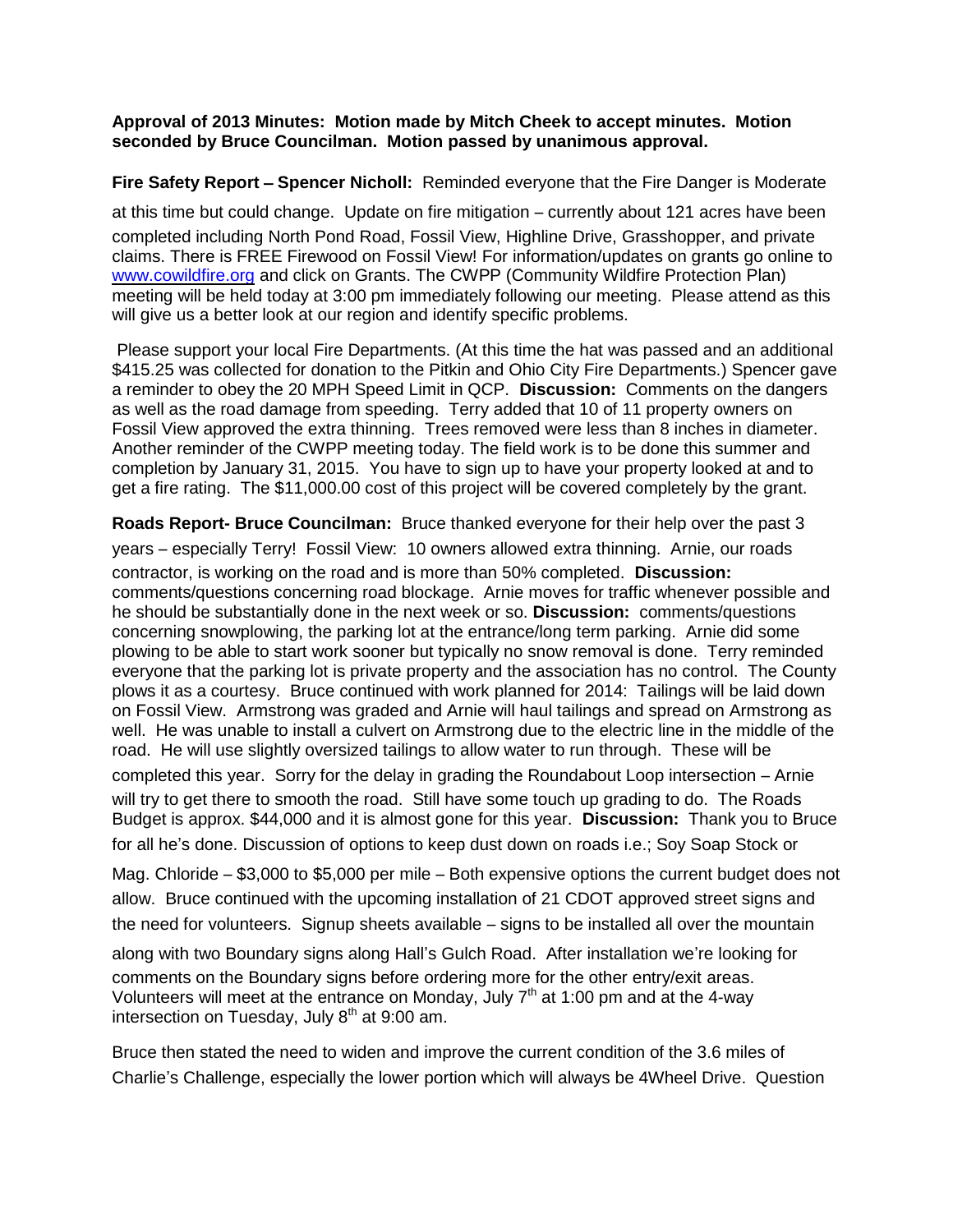by Bruce: "How many access their property from Charlie's?" 7 present. Letters were sent in March to the 61 owners (76 properties) affected. Out of 61 owners only 13 responded as of 7/2/14: 10 were in favor, 2 had concerns, 1 said No to the proposed work on Charlie's, which provides the main access for the many property owners on the northeast portion of QCP. It will be expensive to do the work. Bruce and Terry marked the trees – on average 10 ft. either side to get material to do the road and may even need to move the road over a little in a few places. Trees were marked to be able to have contractors bid on the job. Have not received any bids yet. Cost may be \$150,000 (for roadwork alone) to do the 3.6 miles due to a lot of unknowns. WCCC (Western Colorado Conservation Corps) bid but we are back and forth due to the high price. **Discussion:** Questions and comments about the difficulty of doing the work, the cost, ROW, emergency access, Forest Service roads, being a responsible owner, how much the roads have improved over the years, and last year's Owner Priorities Survey which had maintaining Major Public Access roads the #2 priority. Bruce said that QCP is one of the worst 3 subdivisions in Gunnison County per CWPP and added that the metal scraps along the roads will be picked up by Donovan Moss. Any Questions? Thank you very much!

**Terry:** Handed out the Road Survey and said that we've had mostly good response about the road signs. We took down approx.4 old wooden signs to every new one put up which decreases the number of signs. Sustainability of roads is important, i.e. Charlie's Challenge.

We were too conservative on Grasshopper – too many trees left on the downhill side. North Pond Road, Highline Drive, and Fossil View are easier to maintain. We will be conservative on Charlie's in respect to the trees.

**Water and Springs Report** – **Terry Davis:** 4 out of the 5 developed springs tested good this year. Western Star developed a new spring above the collection tank and is seeping into the tank. The water being collected in the holding tank has not been tested as it is most likely contaminated. A new riser will be installed and sealed later this summer to prevent surface water from entering and contaminating the spring water collected in the holding tank. Pitkin View and CP3 are getting new black tanks this year – the clear tanks allow algae to grow and contaminate the water in the holding tank. The pond at CP3 for the Fire Dept. is leaking and will be filled back in. The old, clear tanks will be set up near the road and used as a fire suppression water supply by the Fire Departments should it ever be needed. We tried last year painting the tanks but it didn't work – the paint peeled off. If you drive by a spring loading station and see water running out of the fill line or overflowing the holding tank, the water is not being wasted. Since we cannot stop a springs flow the water only bypasses our holding tank and the excess flow goes back into the stream where it originally would have gone had we not developed the spring. This is the case at the Armstrong Spring. Please leave the Fill Valve 2 turns open to allow some of the excess flow to keep the fill line clean.

**Architectural/Pre-Construction Report** – **Dave Denison:** The Road Impact Fee of \$1000 is for New septic permits and Single Family Residence Permits (required if occupied regardless whether "Permitted" or not). The fee goes toward maintenance/road repair of damage caused by added construction trucks on the roads. Call Dave or email with any questions. QCPOA requires all County regulations to be met. 10X12 one story structures are for storage only and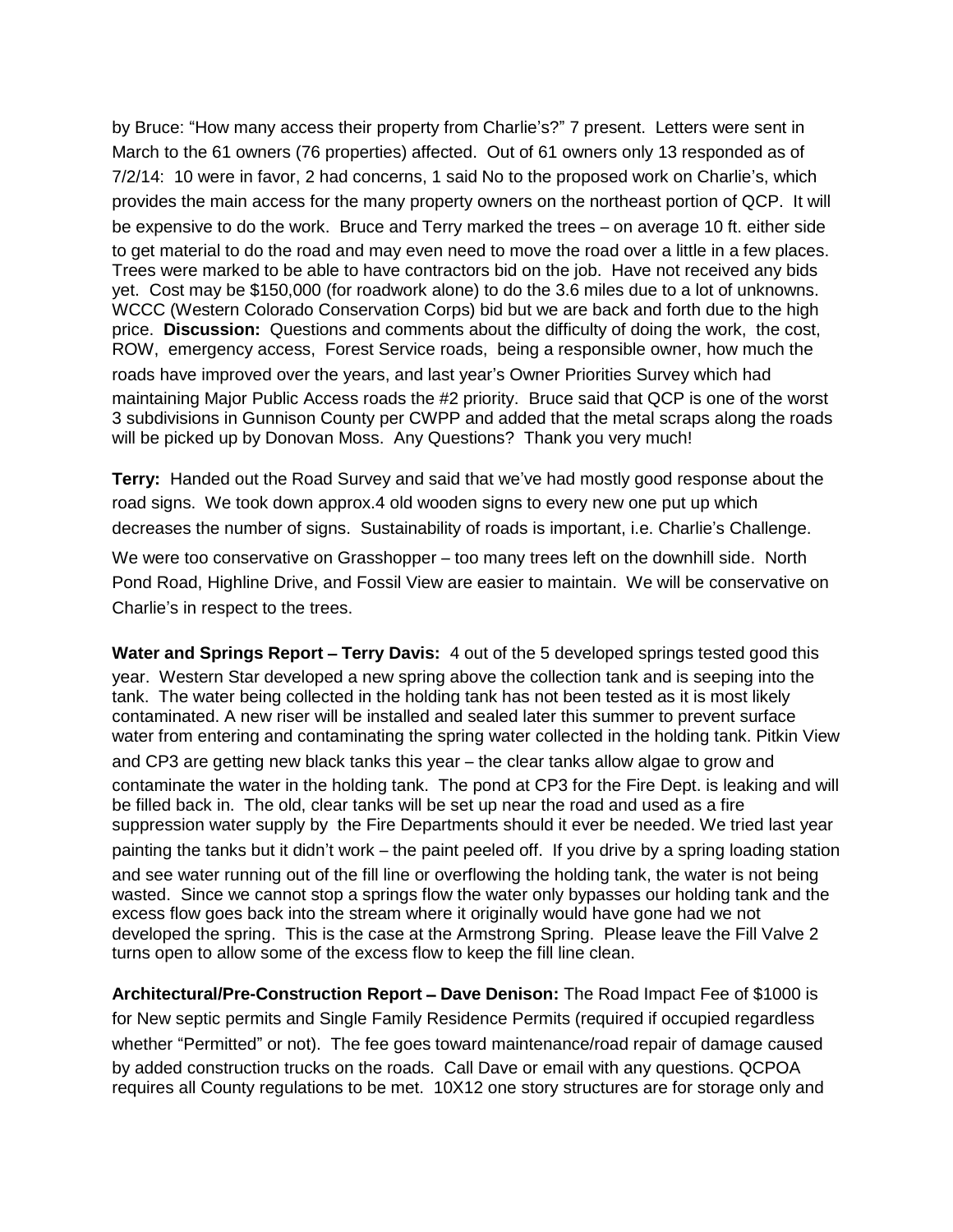don't meet County regulations for residences. A Road Impact Fee is required if used as residential. Right Of Way (ROW) is 60' for public access roads (30' from centerline of existing road) and 40 ft. right-of-way on private access roads. The county requires an additional 25 ft. setback (55' from centerline for public access roads & 45' from centerline for private access roads). No structures are permitted within the right of way. Culverts may be required by the Association and a driveway permit or waiver is required by the county. If a culvert is needed, the Association requires a minimum of 12" diameter. Contact Roads Chair &/or Dave to see if one is needed. You must make an application to the QCPOA Board in writing and receive Board approval before working on any roads. Dave and Roads Chair will look at it. The dumpsters are for QCPOA Household trash only. Construction trash is prohibited in, on, or around the dumpsters. The owner or contractor must dispose of construction trash at the County dump or Gunnison City dump (accepts trees, no regular trash). The City dump is usually cheaper. Call Dave for directions. If County regulations/requirements conflict with Association requirements – the county always wins.

**Treasurer**'**s Report** – **Don McKinney:** In answer to questions about late fees charged for

delinquent payments – the State of Colorado requires HOAs to have a collection policy that contains a 6 month payment plan option (offered one time only) and the fee helps cover the cost of the paperwork that is required as well as the mailings. In 2014 one lien has been filed and we have 3 properties currently in foreclosure. In 2013 we had one foreclosure that took 6 months. We get back our dues & attorney's fees after the sale. The fee is \$25.50 or a percentage. **Discussion:** checks taking a long time to clear, time frame for payments, legality of policy. Terry pointed out that everything we did with the Collection Policy was due to Colorado State Regulations. Any other questions? None.

**Terry:** The Pond Reserve Fund for future date to dredge out is in certificates of deposit totaling approx. \$42,000. Current annual payment to fund is \$5,000.

#### **Approval of 2015 Proposed Budget: Motion made by Lawana Langston to approve 2015 Budget. Motion seconded by Mitch Cheek. Motion passed to accept 2015 budget with 1 opposed.**

**Fish Donations** – **Terry:** We had a tremendous response with \$1600 in donations last year. We stocked the pond this year with 365 lbs. or 400-425 fish. Can we do it again this year to ease the budget? The following have pledged donations: Dave Denison \$100, Sue Rogers \$100, Bruce Rea \$100, John Hart \$100, Kathy Holder \$100, Linda Robichau \$100, Del Fischer \$100, Jeannine Barlow \$100, Randy Wills \$100, Mitch Cheek \$20, Don McKinney \$100 and Ken Asbury \$500. Thanks to you and your families for your generous support!

Dave Denison reminded everyone that we encourage catch & release and follow the 3 fish limit. In the spirit of fairness, please obey the limit and put them back if you aren't going to use them.

**Records Administrator/Member Liaison** – **Lucinda Lull:** Please let us know if you change your address!! Residence and/or email. The Board and Lucinda's email addresses are listed on the website. Also please put back any orange sideline/T-posts if you are hiding them. They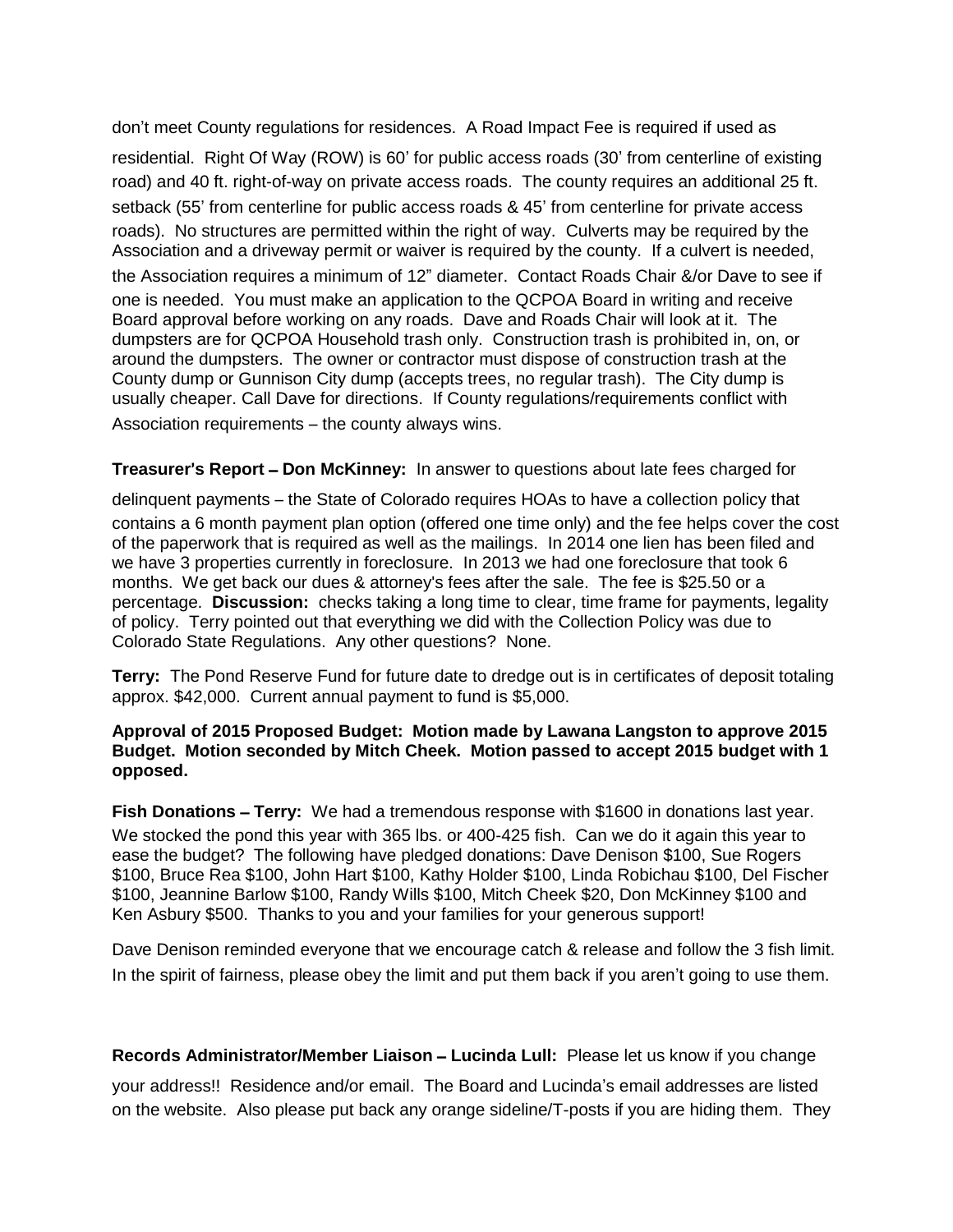mark the property lines. Please mark your property corners if you know them! Road workers don't know where they are.

**Cattle Report – Bruce Rea:** Bruce had cattle on his property that came from Taylor Park. The owners worked fast to remove them. There are No Cattle scheduled to graze in Gold Creek and no problems are perceived. Let Bruce know if you see any cattle!

**Quartzite** –**Nancy Hand:** Nancy Hand publishes the Quartzite. Information is also available on

the QCPOA website [www.pitkincolorado.com/QCPOA/index.htm](http://www.pitkincolorado.com/QCPOA/index.htm) and "President's Update". Please let Nancy know about any new or updated email addresses since the Winter Quartzite is sent via email. Also let her know if you want anything put in the Quartzite.

Terry added a Thank you to Ethel Coffman who maintains our website and spends a lot of time getting it up-to-date. Our Face Book page is helpful with spring road conditions.

**Dumpsters/Trash Service** – **Ken Blackwelder:** We sent out the combo this January but the

trash company changed the locks. We are only getting 3 dumpsters this summer – treat them

with loving care – No Construction Trash! Terry added that Golden Eagle put their own locks on

2 dumpsters with a number combo. The 3<sup>rd</sup> one has our old "VERDE" locks. At this time, we have no other options for trash removal. **Discussion:** Comments on recycles, breaking down boxes, & take it home.

**Vote Requested on Change of By-Laws to update the list of current Association committees: Motion made by Len Rott to approve change to By-Laws. Motion seconded by Rick Moyer. Motion passed with no opposition.**

**Vote Requested on Election of 2 Board Members** – **Terry asked for any other nominations and received none. Motion to close nominations made by Lucinda Lull. Motion seconded by Rick Moyer. Both elected with no opposition.** – **Please welcome our 2 new board members: Lawana Langston and Steve Frazier.**

**Terry:** Still working on the Terrible Mtn. Road/Halls Gulch / 3<sup>rd</sup> St. County claims no responsibility for this road. He presented the proposal for the ATV/OHV/Snowmobile trail from road. **Discussion:** Terry encouraged everyone to attend the Pitkin Town Mtg. on Tuesday, July  $7<sup>th</sup>$  at 7 pm & email Steve Pinkston at [pitkinthumperguy@msn.com](mailto:pitkinthumperguy@msn.com) to show support for this proposal. The County will pay for it!! Board will elect new officers at our Board meeting on Sunday, July 6, 2014. A Work Day will be Monday, July 7<sup>th</sup> at 1:00 pm to install new road signs and a  $2^{nd}$  work day is scheduled for Tuesday, July 8, 2013 at 9:00 am to finish up any signs not completed on Monday**. Expect the Unexpected:** You never know what will come along.

**Donations:** Thank You!! Fish, Roads, Ponds, Time – everyone that comes out are volunteers and we need some younger owners. You heal quicker! Without volunteers we would have to pay someone to do the work. Bruce Councilman said that we only pay \$170 per property per year for Water, Roads, dumpsters, etc. and what a bargain they are! Terry reminded everyone

that you don't have to be on the Board to be a committee chair – we can always use the help. A brand new 5X8 storage shed was donated by Britt & Debbie Scarborough and has been moved to the Association property.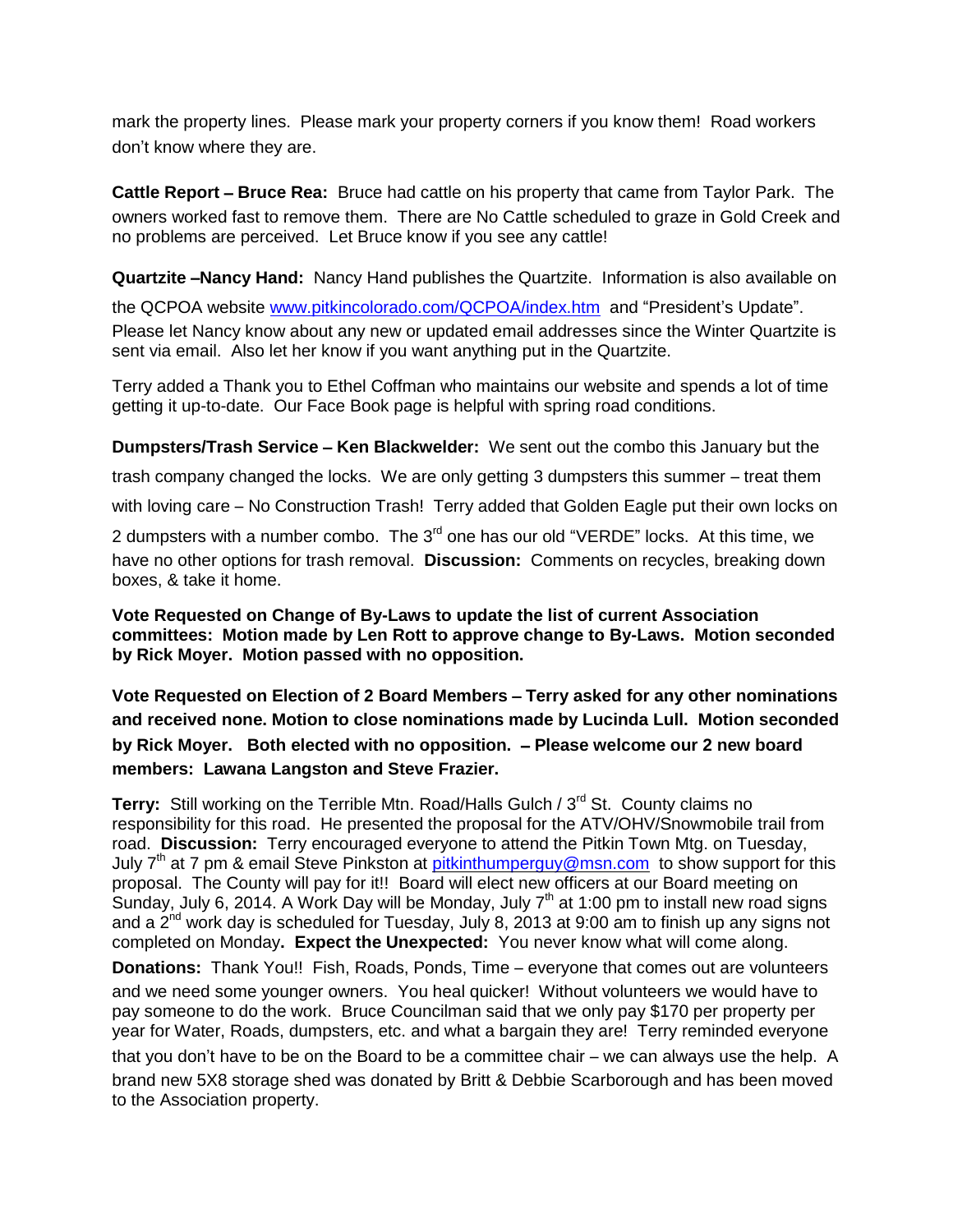**Any new business? None. Questions? None.** Please return your surveys to the back table. The results are attached below and will be posted on our website.

**Motion to adjourn made by Dave Denison. Motion seconded by Mitch Cheek.**

**Meeting adjourned at 3:04 pm by President Terry Davis. Minutes recorded by Kitty Councilman, Secretary**

# **Roadwork Priority Survey**

Ranked in numerical order of top favored options. The **lower** the points, the better. Also ranked in order of most  $1$ <sub>st</sub>  $\&$  2<sub>nd</sub> place votes.

## 1. **144 pts & 29\_1st& 2nd place votes**

Improve and maintain **lower Grasshopper Road (.8 mile) from the Chicago Park Road intersection up to No Name Loading Station** for emergency vehicles access, owners egress, and increased fire safety (utilizing matching grant money when possible). Includes tree removal, some tree thinning, road widening, grading, road base material.

# 2. **153 pts & 28\_18t& 2nd place votes**

Improve and maintain **upper Grasshopper Road (.9 mile) from No Name Loading Station up Gilmore Spring at the beginning of the Chicago Park Meadow** for emergency vehicles access, owners egress, and increased fire safety (utilizing matching grant money when possible). Includes tree removal, some tree thinning, road widening, grading, road base material.

## 3. **153 pts. & 26-1st & 2nd place votes**

## Improve and maintain **ALL of Chicago Park Road (4.0 milesbeginning at the entrance up to the 4-way intersection**) for

emergency vehicles access, owners egress, and increased fire safety (utilizing matching grant money when possible). Includes tree removal, some tree thinning, road widening, grading, road base material.